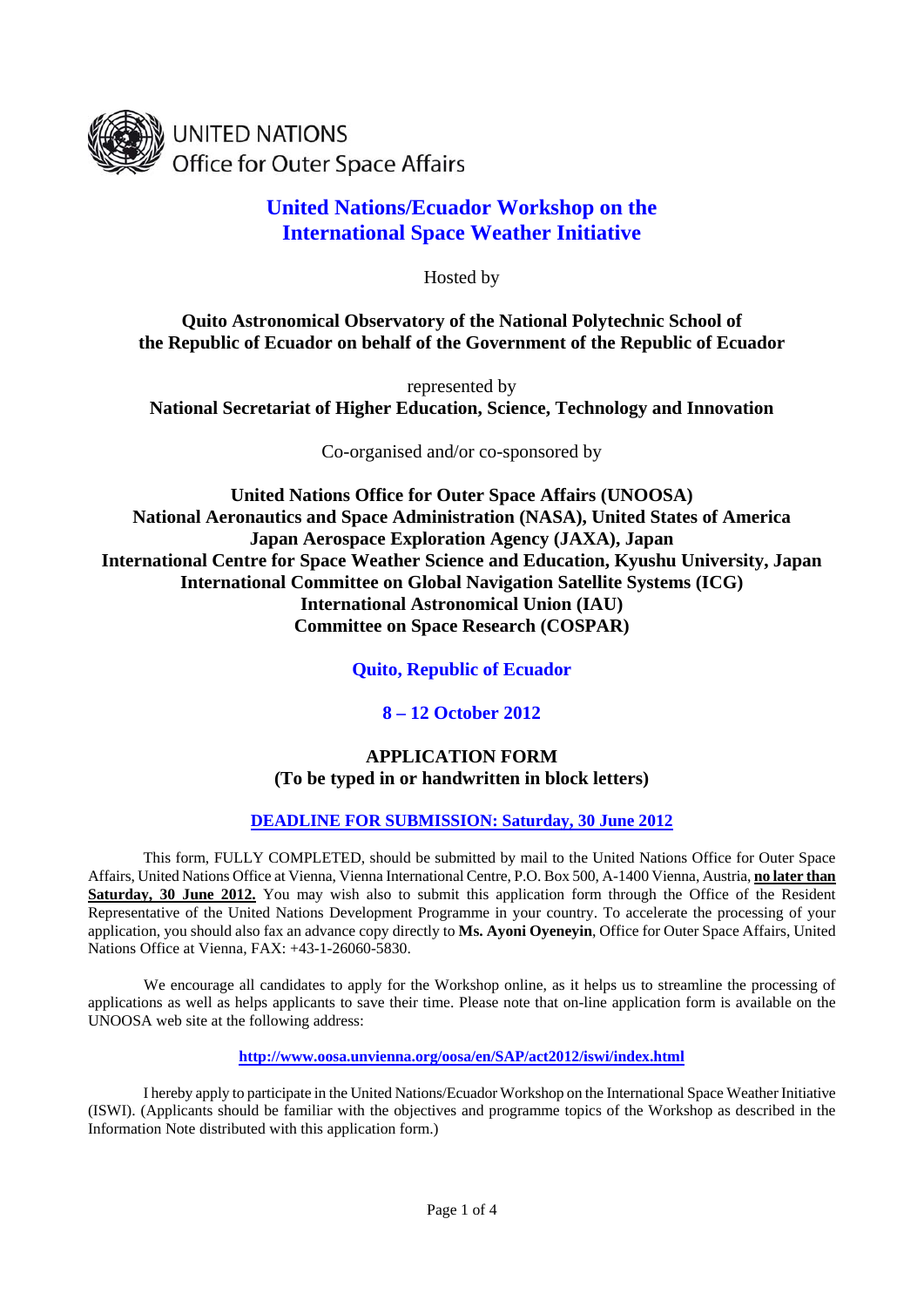#### A. PERSONAL DATA

| 1.  |                                                                                                                           |                                        |     |       |      |
|-----|---------------------------------------------------------------------------------------------------------------------------|----------------------------------------|-----|-------|------|
| 2.  |                                                                                                                           | 3. Date of Birth: $\frac{\sqrt{2}}{2}$ |     |       |      |
| 4.  |                                                                                                                           |                                        | Day | Month | Year |
| 5.  |                                                                                                                           |                                        |     |       |      |
| 6.  |                                                                                                                           |                                        |     |       |      |
| 7.  |                                                                                                                           |                                        |     |       |      |
| 8.  |                                                                                                                           |                                        |     |       |      |
|     |                                                                                                                           |                                        |     |       |      |
| 9.  |                                                                                                                           |                                        |     |       |      |
|     |                                                                                                                           |                                        |     |       |      |
|     |                                                                                                                           |                                        |     |       |      |
|     | (Please double check your phone/fax numbers and E-mail address, since this will be our principal means to<br>contact you) |                                        |     |       |      |
| 10. | In case of emergency contact:                                                                                             |                                        |     |       |      |
|     |                                                                                                                           |                                        |     |       |      |
|     |                                                                                                                           |                                        |     |       |      |
|     |                                                                                                                           |                                        |     |       |      |

#### ACADEMIC AND PROFESSIONAL BACKGROUND (please use additional pages if necessary)  $\mathbf{B}$ .

11. Your academic background (degrees, where and when obtained, and a description of your fields of study):

12. Your professional experience relevant to this Workshop: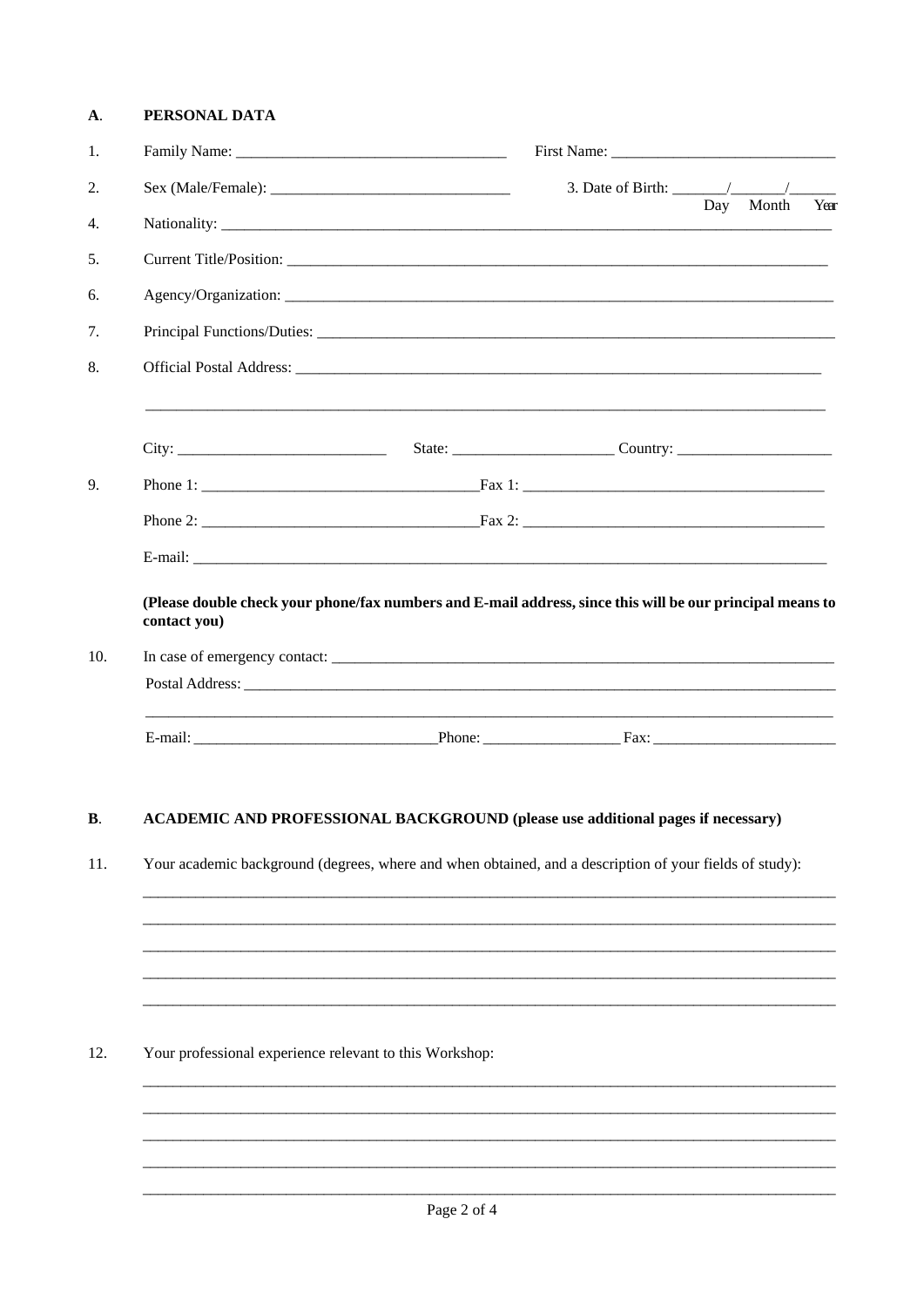13. Provide information on the programmes and mandates of your institution that could benefit from your participation in this Workshop including your involvement and responsibility. We are specifically interested in possible projects that might be initiated through your participation in this workshop:

\_\_\_\_\_\_\_\_\_\_\_\_\_\_\_\_\_\_\_\_\_\_\_\_\_\_\_\_\_\_\_\_\_\_\_\_\_\_\_\_\_\_\_\_\_\_\_\_\_\_\_\_\_\_\_\_\_\_\_\_\_\_\_\_\_\_\_\_\_\_\_\_\_\_\_\_\_\_\_\_\_\_\_\_\_\_\_\_\_\_\_\_ \_\_\_\_\_\_\_\_\_\_\_\_\_\_\_\_\_\_\_\_\_\_\_\_\_\_\_\_\_\_\_\_\_\_\_\_\_\_\_\_\_\_\_\_\_\_\_\_\_\_\_\_\_\_\_\_\_\_\_\_\_\_\_\_\_\_\_\_\_\_\_\_\_\_\_\_\_\_\_\_\_\_\_\_\_\_\_\_\_\_\_\_ \_\_\_\_\_\_\_\_\_\_\_\_\_\_\_\_\_\_\_\_\_\_\_\_\_\_\_\_\_\_\_\_\_\_\_\_\_\_\_\_\_\_\_\_\_\_\_\_\_\_\_\_\_\_\_\_\_\_\_\_\_\_\_\_\_\_\_\_\_\_\_\_\_\_\_\_\_\_\_\_\_\_\_\_\_\_\_\_\_\_\_\_ \_\_\_\_\_\_\_\_\_\_\_\_\_\_\_\_\_\_\_\_\_\_\_\_\_\_\_\_\_\_\_\_\_\_\_\_\_\_\_\_\_\_\_\_\_\_\_\_\_\_\_\_\_\_\_\_\_\_\_\_\_\_\_\_\_\_\_\_\_\_\_\_\_\_\_\_\_\_\_\_\_\_\_\_\_\_\_\_\_\_\_\_ \_\_\_\_\_\_\_\_\_\_\_\_\_\_\_\_\_\_\_\_\_\_\_\_\_\_\_\_\_\_\_\_\_\_\_\_\_\_\_\_\_\_\_\_\_\_\_\_\_\_\_\_\_\_\_\_\_\_\_\_\_\_\_\_\_\_\_\_\_\_\_\_\_\_\_\_\_\_\_\_\_\_\_\_\_\_\_\_\_\_\_\_ \_\_\_\_\_\_\_\_\_\_\_\_\_\_\_\_\_\_\_\_\_\_\_\_\_\_\_\_\_\_\_\_\_\_\_\_\_\_\_\_\_\_\_\_\_\_\_\_\_\_\_\_\_\_\_\_\_\_\_\_\_\_\_\_\_\_\_\_\_\_\_\_\_\_\_\_\_\_\_\_\_\_\_\_\_\_\_\_\_\_\_\_

14. Have you previously participated in training courses/workshops/seminars (regional or international) organized by the United Nations or its specialized agencies? Yes () No () the United Nations or its specialized agencies?  $Yes()$  No ()

If yes, please indicate the following: title of the meeting(s), location(s), date(s) of attendance and subject(s) covered by the programme: \_\_\_\_\_\_\_\_\_\_\_\_\_\_\_\_\_\_\_\_\_\_\_\_\_\_\_\_\_\_\_\_\_\_\_\_\_\_\_\_\_\_\_\_\_\_\_\_\_\_\_\_\_\_\_\_\_\_\_\_\_\_\_\_\_\_\_\_\_\_\_\_\_\_\_\_\_\_\_\_\_\_\_\_\_\_\_\_\_\_\_\_

\_\_\_\_\_\_\_\_\_\_\_\_\_\_\_\_\_\_\_\_\_\_\_\_\_\_\_\_\_\_\_\_\_\_\_\_\_\_\_\_\_\_\_\_\_\_\_\_\_\_\_\_\_\_\_\_\_\_\_\_\_\_\_\_\_\_\_\_\_\_\_\_\_\_\_\_\_\_\_\_\_\_\_\_\_\_\_\_\_\_\_\_ \_\_\_\_\_\_\_\_\_\_\_\_\_\_\_\_\_\_\_\_\_\_\_\_\_\_\_\_\_\_\_\_\_\_\_\_\_\_\_\_\_\_\_\_\_\_\_\_\_\_\_\_\_\_\_\_\_\_\_\_\_\_\_\_\_\_\_\_\_\_\_\_\_\_\_\_\_\_\_\_\_\_\_\_\_\_\_\_\_\_\_\_ \_\_\_\_\_\_\_\_\_\_\_\_\_\_\_\_\_\_\_\_\_\_\_\_\_\_\_\_\_\_\_\_\_\_\_\_\_\_\_\_\_\_\_\_\_\_\_\_\_\_\_\_\_\_\_\_\_\_\_\_\_\_\_\_\_\_\_\_\_\_\_\_\_\_\_\_\_\_\_\_\_\_\_\_\_\_\_\_\_\_\_\_

## **C. PRESENTATION**

15. Workshop Participants have the opportunity to give a presentation on the topics listed in the information note. If you wish to make a presentation at the workshop, please provide below a title for the presentation and attach an abstract with a maximum of 600 words. Please include at the top of the abstract: Paper Title, Author Name(s), Affiliation(s), Mailing Address, and E-mail address for the presenting author.

\_\_\_\_\_\_\_\_\_\_\_\_\_\_\_\_\_\_\_\_\_\_\_\_\_\_\_\_\_\_\_\_\_\_\_\_\_\_\_\_\_\_\_\_\_\_\_\_\_\_\_\_\_\_\_\_\_\_\_\_\_\_\_\_\_\_\_\_\_\_\_\_\_\_\_\_\_\_\_\_\_\_\_\_\_\_\_\_\_ \_\_\_\_\_\_\_\_\_\_\_\_\_\_\_\_\_\_\_\_\_\_\_\_\_\_\_\_\_\_\_\_\_\_\_\_\_\_\_\_\_\_\_\_\_\_\_\_\_\_\_\_\_\_\_\_\_\_\_\_\_\_\_\_\_\_\_\_\_\_\_\_\_\_\_\_\_\_\_\_\_\_\_\_\_\_\_\_\_ \_\_\_\_\_\_\_\_\_\_\_\_\_\_\_\_\_\_\_\_\_\_\_\_\_\_\_\_\_\_\_\_\_\_\_\_\_\_\_\_\_\_\_\_\_\_\_\_\_\_\_\_\_\_\_\_\_\_\_\_\_\_\_\_\_\_\_\_\_\_\_\_\_\_\_\_\_\_\_\_\_\_\_\_\_\_\_\_\_\_\_\_

## **D. HEALTH REQUIREMENTS**

16. **Life/major health insurance for each selected participant is the responsibility of his/her institution**.

## **E. FUNDING**

17. *Funds available to support participants in the Workshop are limited.* Qualified participants whose nominating agency/organization agrees to fund round-trip travel and/or living expenses **will be considered on a priority basis**. Thus we strongly encourage you to seek alternative funding to secure your participation. Please indicate below if you are able to pay for your round trip travel and/or living expenses for the duration of the workshop (covered either by your sponsoring agency/organization, or another international, regional or national organization) or if you wish to be considered for funding support.

Living expenses for the duration of the Workshop

I have my own funding and do not wish to be considered for funding support ( )

I do not have funding and I do wish to be considered for funding support  $\qquad \qquad$  ()

Round trip travel to Quito, Ecuador